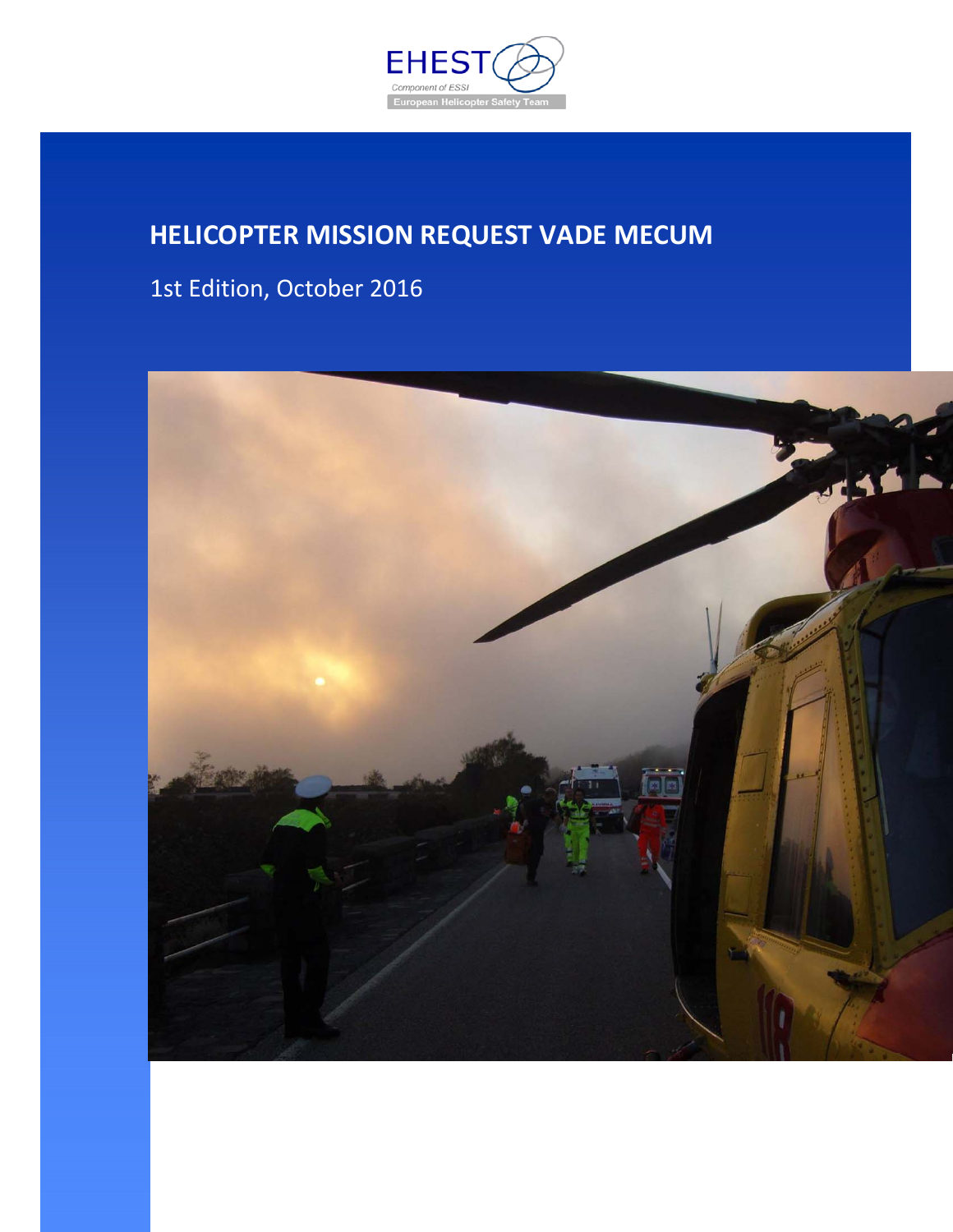

# 1. INDEX

| 2.  |  |
|-----|--|
| 3.  |  |
| 4.  |  |
| 5.  |  |
| 6.  |  |
| 7.  |  |
| 8.  |  |
| 9.  |  |
| 10. |  |
| 11. |  |
| 12. |  |
| 13. |  |
| 14. |  |
| 15. |  |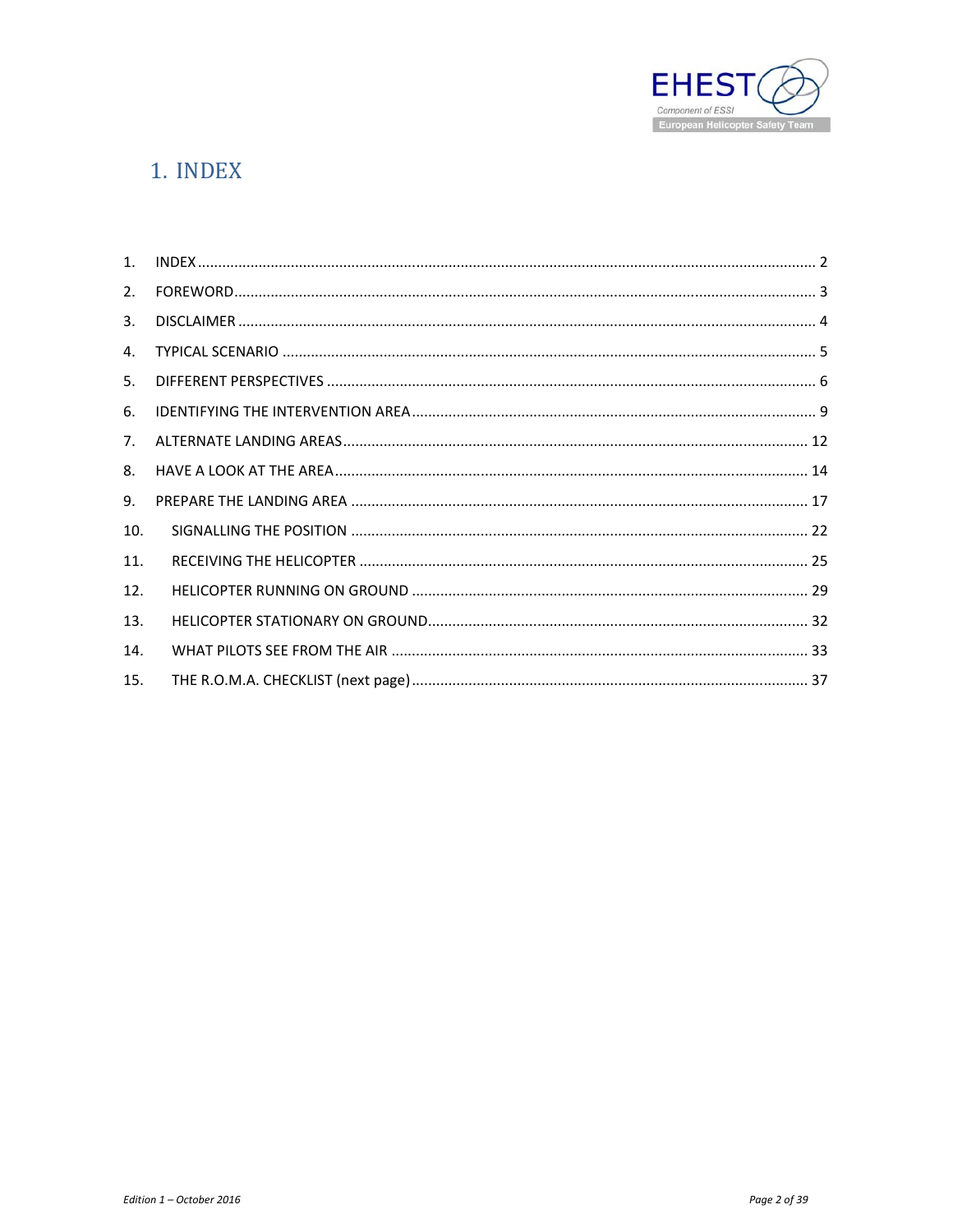

# 2. FOREWORD

This document has been developed to help all those people, who may not be familiar with helicopters, to cope with a request for helicopter support (intervention) and with the preparation and management of the landing area.

Typical situations are:

- ambulance medical personnel in a road accident when requesting an emergency medical helicopter (HEMS);
- police personnel when requesting a police support helicopter;
- firefighters in a forest fire when coordinating operations with firefighting helicopters;
- support personnel when cooperating with a SAR (Search And Rescue) helicopter;
- Civil Protection personnel in an emergency context when in need of a rescue helicopter or an evacuation mission;
- civilian forces when dealing with a military helicopter intervention;
- etc.

The document is a helpful guidance for:

#### **Front line (on-site) emergency personnel** - They will understand:

- what are the hazards related to a helicopter intervention;
- what kind of information may be requested by the dispatch centre;
- what kind of information will be useful to the helicopter pilot;
- how to prepare the landing area;
- what are the signals to give to the landing helicopter.

**Emergency dispatch centres personnel** – They should be trained to:

- know what kind of information should be requested from front line personnel at the scene;
- know what kind of information will be useful for the pilots;
- give full support to the helicopter in order to find the area of intervention.

**Pilots** – They should know what kind of information will be available to them before and during the mission:

- where is the area of intervention;
- what to expect in the area;
- ground support for landing and subsequent take-off.

This document is a guideline for training personnel. They can amend it with the required information and disseminate it amongst the dispatch centres and the front line personnel (ambulance drivers, firefighters, police, etc.).

This tool is an initiative from Capt. Franco PESCALI, Italian Police helicopter group, and it has been further developed by the EHEST Specialist Team Ops & SMS.

This work is dedicated to departed Paolo PETTINAROLI, president of the "8 Ottobre 2001-per non dimenticare" (8 October 2001-not to forget) committee, in memory of the Linate air disaster.

Please support EHEST job by reporting your feedbacks and your suggestions to:

| ehest@easa.europa.eu       | FHEST                                  |
|----------------------------|----------------------------------------|
| stefano.burigana@gmail.com | Specialist Team Ops & SMS, team leader |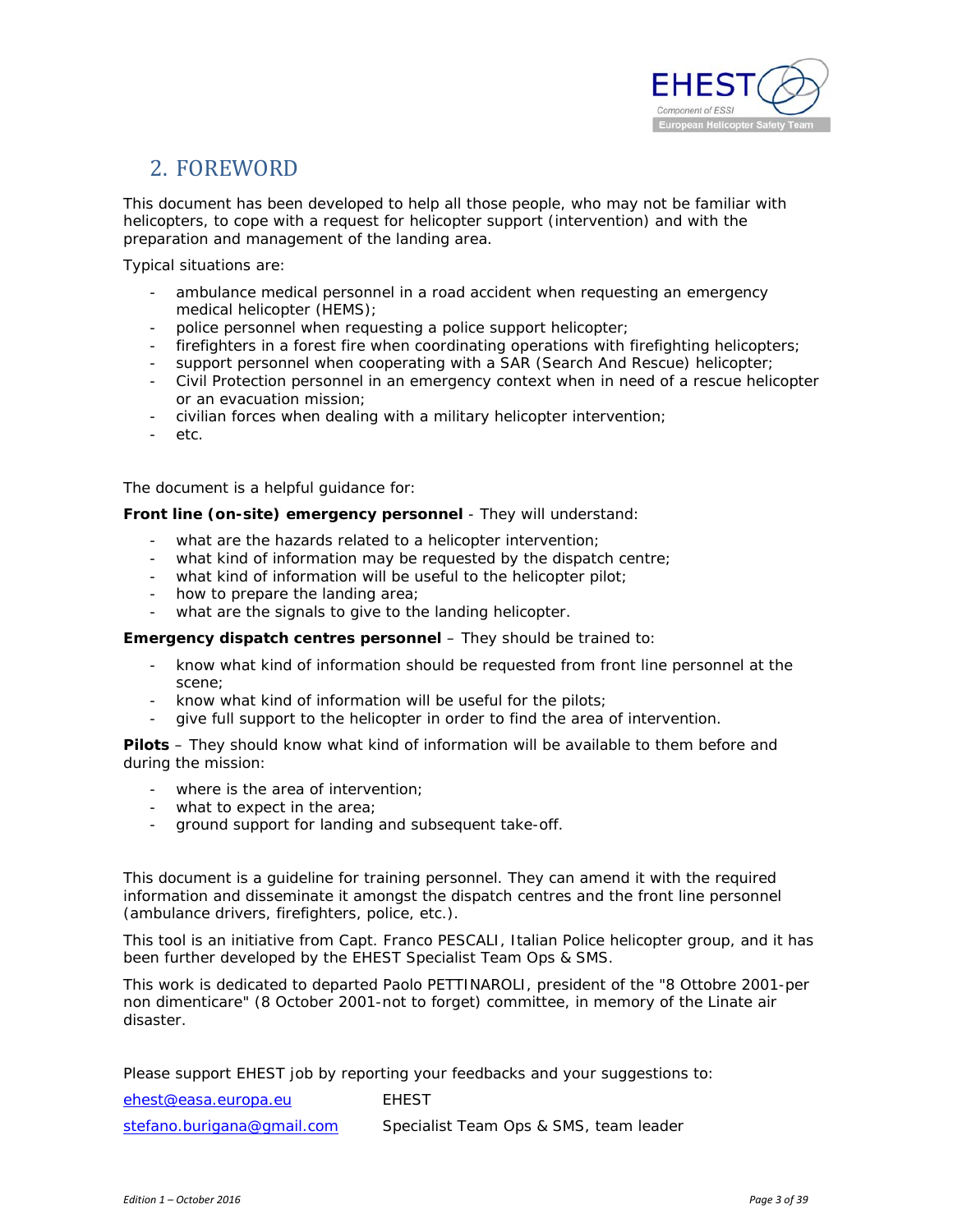

The EHEST Specialist Team Ops & SMS

### 3. DISCLAIMER

This document and the files related to the "Mission Request" tool have been developed by professionals with a wide experience in various types of operation and environments. The information suggested herein is a set of best practice behaviours to be explained to nonaeronautical front-line and on-site personnel that may cooperate with helicopters during some kind of emergency.

The trainer and the training organisation shall verify the information included and change it accordingly, in order to comply with national and local rules and Regulations.

EHEST and the Specialist Team Ops & SMS will not be responsible or liable, directly or indirectly, in any way for any misuse or for any law infringement subsequent to the application of these best practices.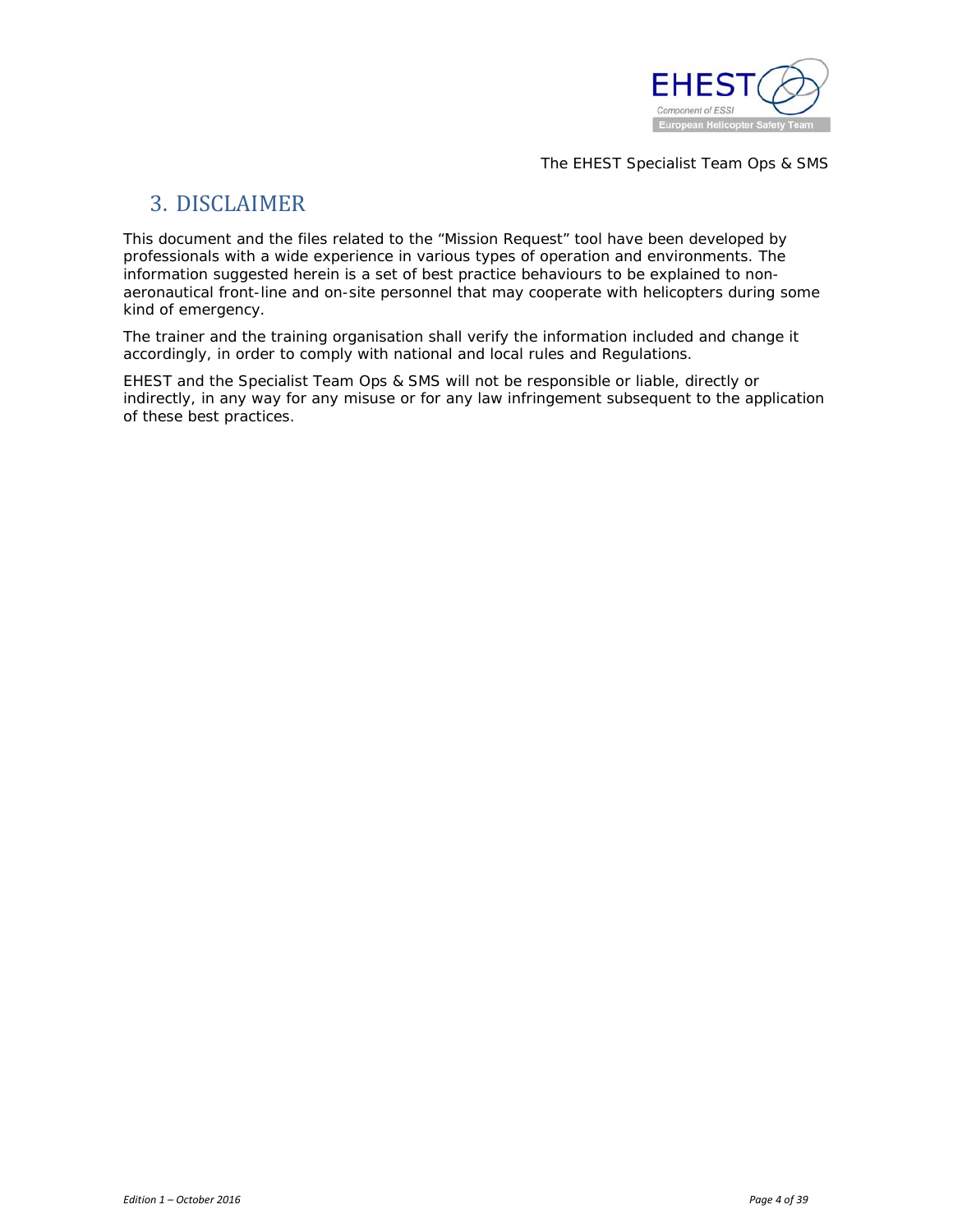

# 4. TYPICAL SCENARIO

In order to understand the phases of an emergency helicopter mission, the following is a typical intervention request.

#### **TRIGGERING EVENT**

Something happens and an emergency arises. Generally, this involves human lives.

For example, a car accident with people in need of medical help.



#### **DISPATCH CENTRE INVOLVEMENT**

Somebody alerts the emergency dispatch centre, in this example the medical emergency centre. It could be anybody: people involved in the accident, on-site ambulance, police, firefighters, nearby people, etc.



Information exchanged at this stage is extremely important. Based on this information, the dispatch centre can take the most appropriate action.

The dispatch centre will inquire about the on-site conditions and, if deemed appropriate, it will request the helicopter intervention.

If the on-site person who is calling has been trained, this information is passed in a very little time, thus reducing the time of intervention.

Moreover, if the on-site person is trained, the emergency centre will go very easily through the checklist to verify that the landing site is set up appropriately, avoiding long explanations and requests for further details.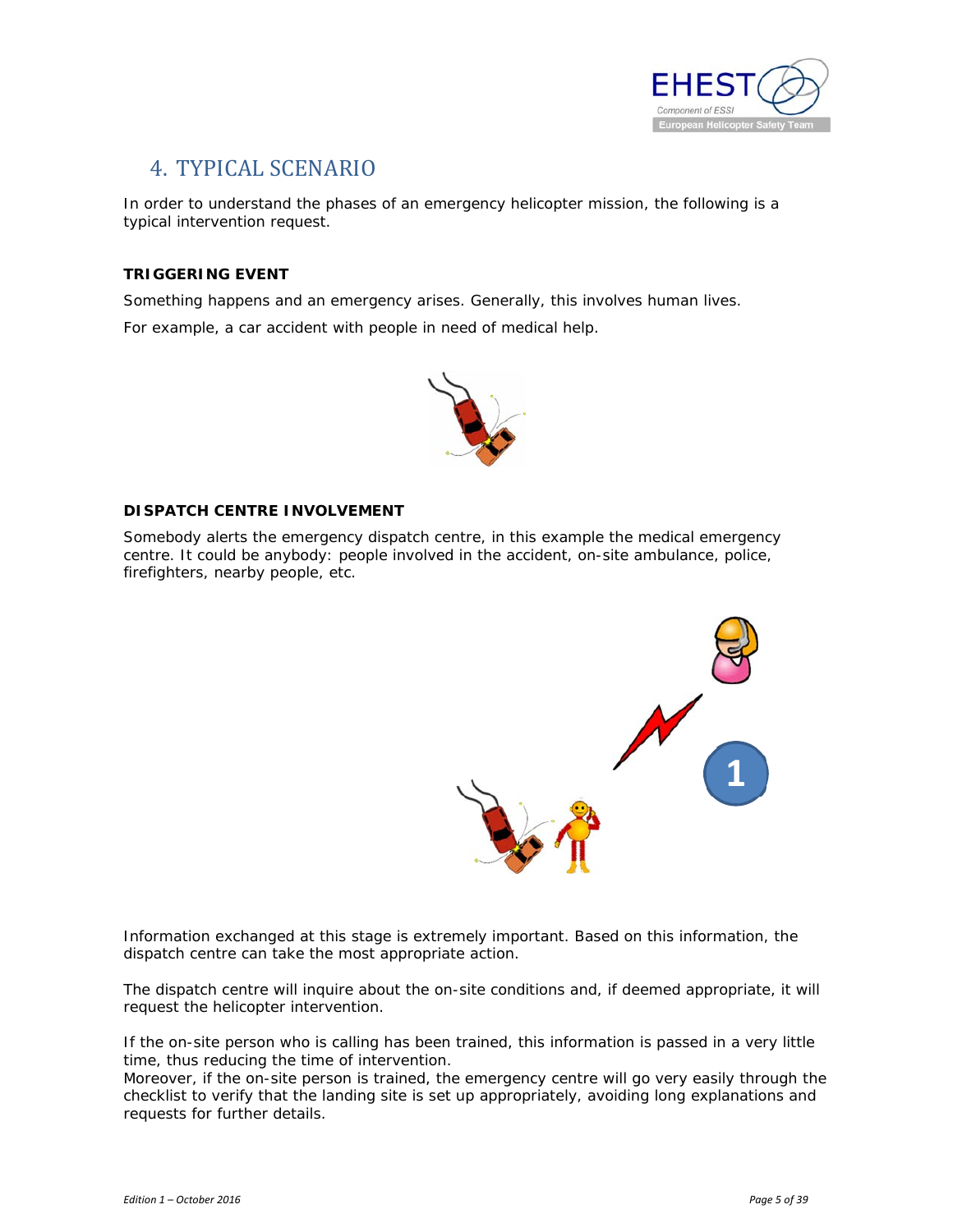

#### **HELICOPTER INVOLVEMENT**

When assigning the mission to the helicopter, the dispatch centre will pass a certain amount of information to the pilot. This information is essential for:

- arriving in the intervention area;
- spotting the intervention site;
- landing safely;
- providing the most appropriate help.



In order to have a fast, safe and efficient intervention of the helicopter, the on-site personnel and the dispatch centre must exchange crucial information, to be passed to the pilot, and then prepare the landing area.

This vade mecum explains what the on-site personnel should check, and what details the dispatch centre should gather in order to pass the most important information to the pilot.

### 5. DIFFERENT PERSPECTIVES

Things seen from the ground and from the air can differ significantly.

All the actors have their own perspective and report the situation based on this. Unfortunately, information passed in this way could be very confusing when elaborated from people using different references.

As an example, this could be the perspective of a person close to an accident: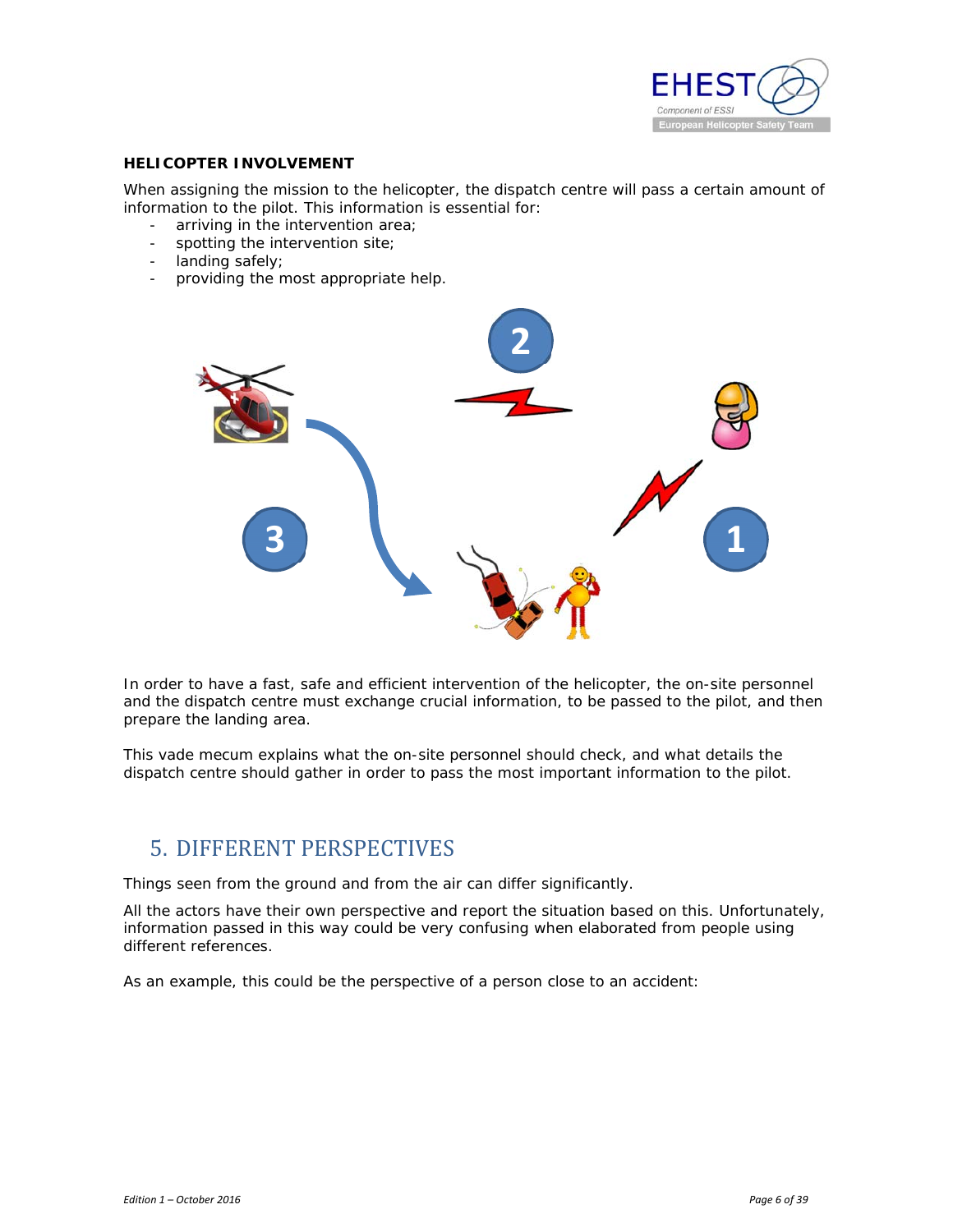



*Picture 1 - The on-site personnel perspective*

The on-site person reports to the emergency centre that an accident happened along the road from "Paternò" to "Adrano" (two local towns) at the intersection to "Adrano".

Incidentally, there are two roads connecting the two towns: a main large uphill road and an old downhill country road. The accident happened in the secondary road, but no mention was made from the on-site personnel, considering the information they have provided clear enough and detailed. After all, "we are in a well open space… helicopter can see me from miles!".

Because the main large road between the two towns has very heavy traffic and most accidents happen there, the emergency centre operator makes an erroneous assumption that this is the location of the accident and passes the information to the helicopter pilot accordingly.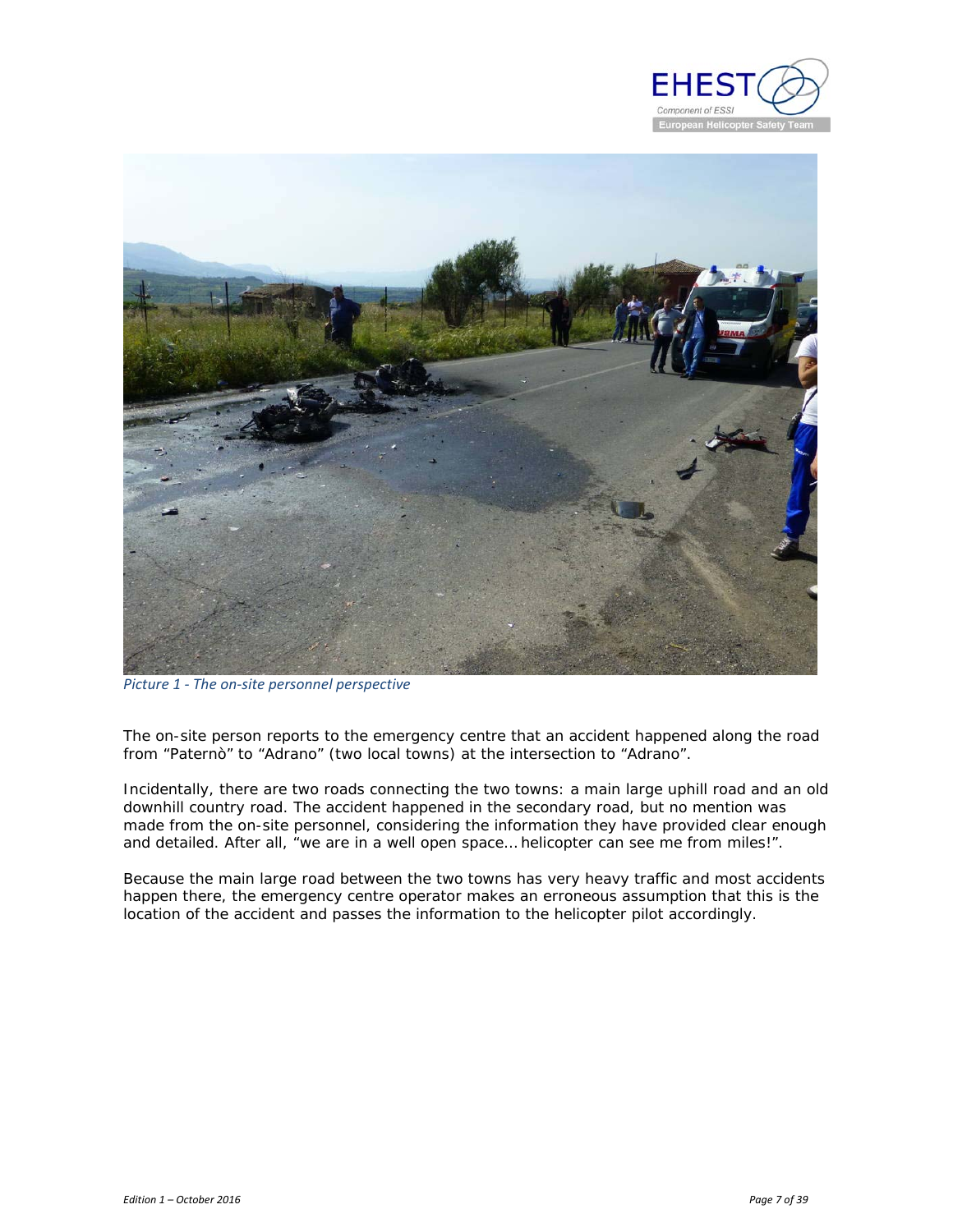



*Figure 1 - The emergency centre perspective* 

The pilot takes the information from the emergency centre and he makes up a mental representation of the area of operation, eventually plotting it on a roadmap. Once in flight what the pilot sees is a bunch of roads, houses, hills, trees, woods, rivers, ponds, moving and parked cars, and many other distracting elements. He has to spot some kind of clue among all these conflicting elements. If the initial information is not precise enough, it could be very difficult to catch the signs of the accident area.